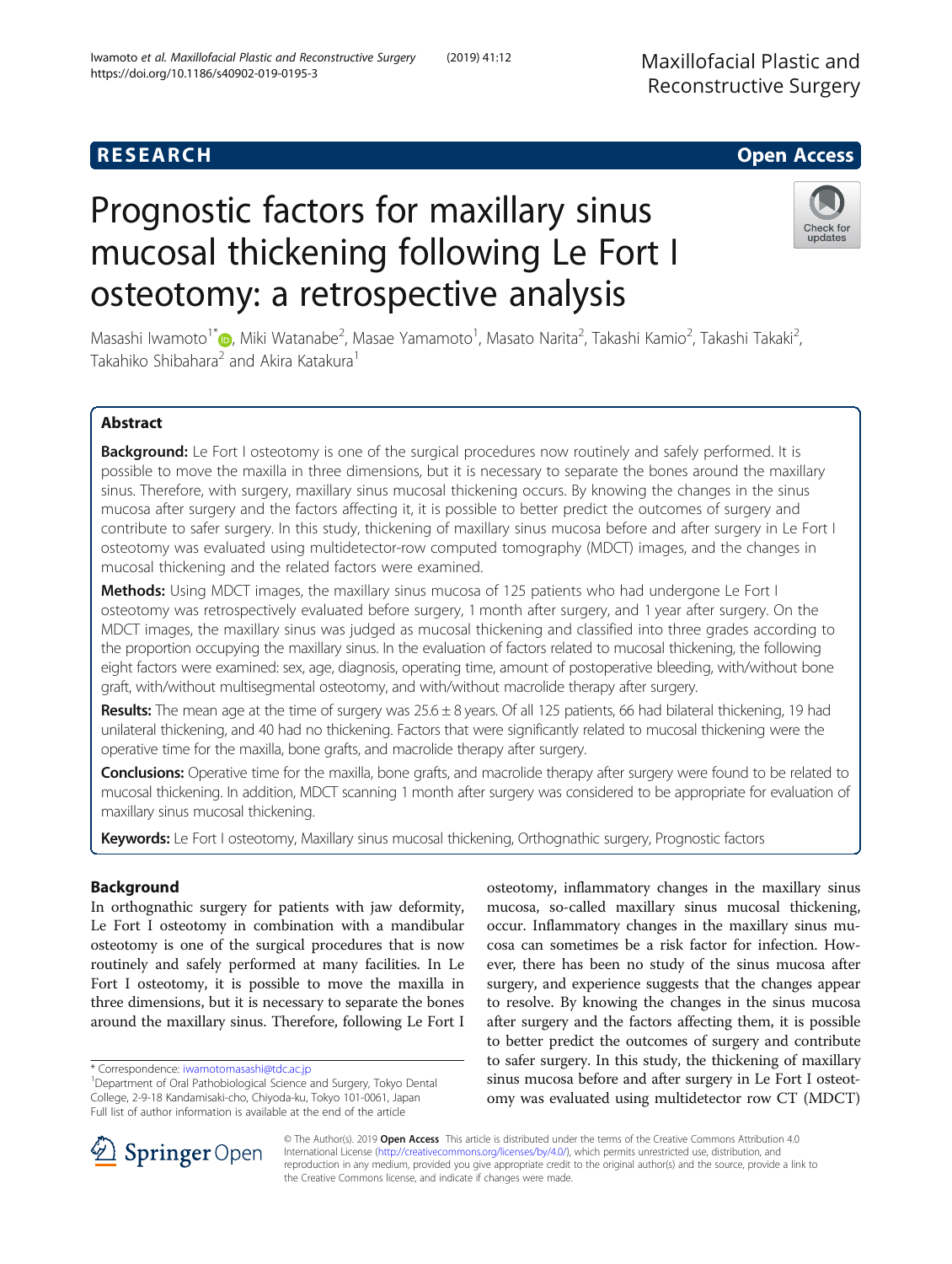images, and the changes in mucosal thickening and related factors were examined.

#### Methods

## **Patients**

This retrospective study followed the guidelines of the Helsinki Declaration. It involved 125 patients who had undergone Le Fort I osteotomy at Tokyo Dental College Chiba Hospital (present—Tokyo Dental College Chiba Dental Center) in the 4 years from January 2011 to December 2014. Patients who had a jaw deformity with cleft lip and palate syndrome and who had marked mucosal thickening and maxillary sinusitis on preoperative imaging examinations were excluded. The details of skeletal diagnosis and surgery were shown in Table 1.

#### Grading of maxillary sinus mucosal thickening

In all cases, imaging examinations of the head and neck (extraoral and intraoral radiography, MDCT examination, MRI examination) were performed before orthognathic surgery, and they were diagnosed by oral and maxillofacial radiologists. For all patients, MDCT scanning was performed with an MDCT scanner, SOMATOM Definition AS 64 (Siemens, Erlangen, Germany). Using MDCT images, the maxillary sinus mucosa of 125 patients was retrospectively evaluated before surgery, 1 month after surgery, and 1 year after surgery. On the MDCT images, a region showing a CT value (about 80 HU) similar to the soft tissue present in the maxillary sinus was judged as mucosal thickening and classified into three grades according to the proportion occupying the maxillary sinus (Fig. [1\)](#page-2-0). Grading of maxillary sinus mucosal thickening was performed with reference to the evaluation method of the maxillary sinus mucosa by Yoshiura et al. [\[1](#page-4-0)], Carmeli et al. [[2\]](#page-4-0), and Bolger et al. [[3\]](#page-4-0).

The classification was as follows: grade 1, thickening of the maxillary sinus occupying the maxillary sinus volume is one third or less; grade 2, thickening occupying one third to two thirds of the maxillary sinus; and grade 3, thickening occupying more than two thirds of the maxillary sinus.

#### Factors related to postoperative maxillary sinus mucosal thickening

In the evaluation of factors related to mucosal thickening, the following eight factors were examined: sex, age (mean age at the time of 1 month after surgery), diagnosis (skeletal diagnosis of the maxilla), operating time (total operating time and operating time at the end of Le Fort I osteotomy), amount of postoperative bleeding (total bleeding and bleeding at the end of Le Fort I osteotomy), with/without bone graft in Le Fort I osteotomy, with/without multisegmental osteotomy in Le Fort I osteotomy, and with/without macrolide therapy after surgery. The ultrasonic surgical method (piezoelectric surgery) was mainly used for the separation of the maxilla  $[4, 5]$  $[4, 5]$  $[4, 5]$ . In addition, macrolide therapy was implemented in accordance with previously reported research and guidelines [[6](#page-4-0)–[8](#page-4-0)].

#### Ethical considerations

The postoperative MDCT examination including assessment of the maxillary sinus mucosa was thoroughly explained before the examination, and written consent was obtained from all patients. This study was approved by the Tokyo Dental College Institutional Review Board (Ethics Review Board Approval Number 803), and all participants provided their written, informed consent.

#### Statistical analysis

Open source statistical software R version 3.2.3 was used for statistical analysis [[9\]](#page-4-0). The factors were analyzed using paired  $t$  tests and chi-squared tests, as appropriate, comparing patients with and without mucosal thickening.  $p$  values  $< 0.05$  were considered significant.

#### Results

Table 1 shows the mean age and summary of male and female patients by diagnosis, by movement direction of the maxilla, divided by with/without asymmetry. There were three times as many females as males. Table [2](#page-2-0) shows the characteristics of the patients in the two treatment groups with and without maxillary sinus mucosal thickening. Maxillary sinus mucosal thickening was observed in 85 (68%) patients on MDCT images at 1 month postoperatively. In 66 patients who showed

Table 1 Summary of the patients who underwent Le Fort I osteotomy

| Skeletal diagnosis of maxilla         | Number<br>Οt<br>patients | Without asymmetry |           | With asymmetry |           |                             |
|---------------------------------------|--------------------------|-------------------|-----------|----------------|-----------|-----------------------------|
|                                       |                          | Protrusion        | Retrusion | Protrusion     | Retrusion | $\overline{\phantom{0}}$    |
| Maxillary movement                    |                          | Setback           | Advance   | Setback        | Advance   | Horizontal and/or vertical* |
| Male (mean age, $25.8 \pm 8$ years)   | 32                       | 8                 | 16        |                |           | 4                           |
| Female (mean age, $25.6 \pm 9$ years) | 93                       | 29                | 39        |                |           |                             |
| Total                                 | 125                      | 37                |           |                |           | 16                          |

\*Advance and setback are not done, only horizontal movement and/or vertical movement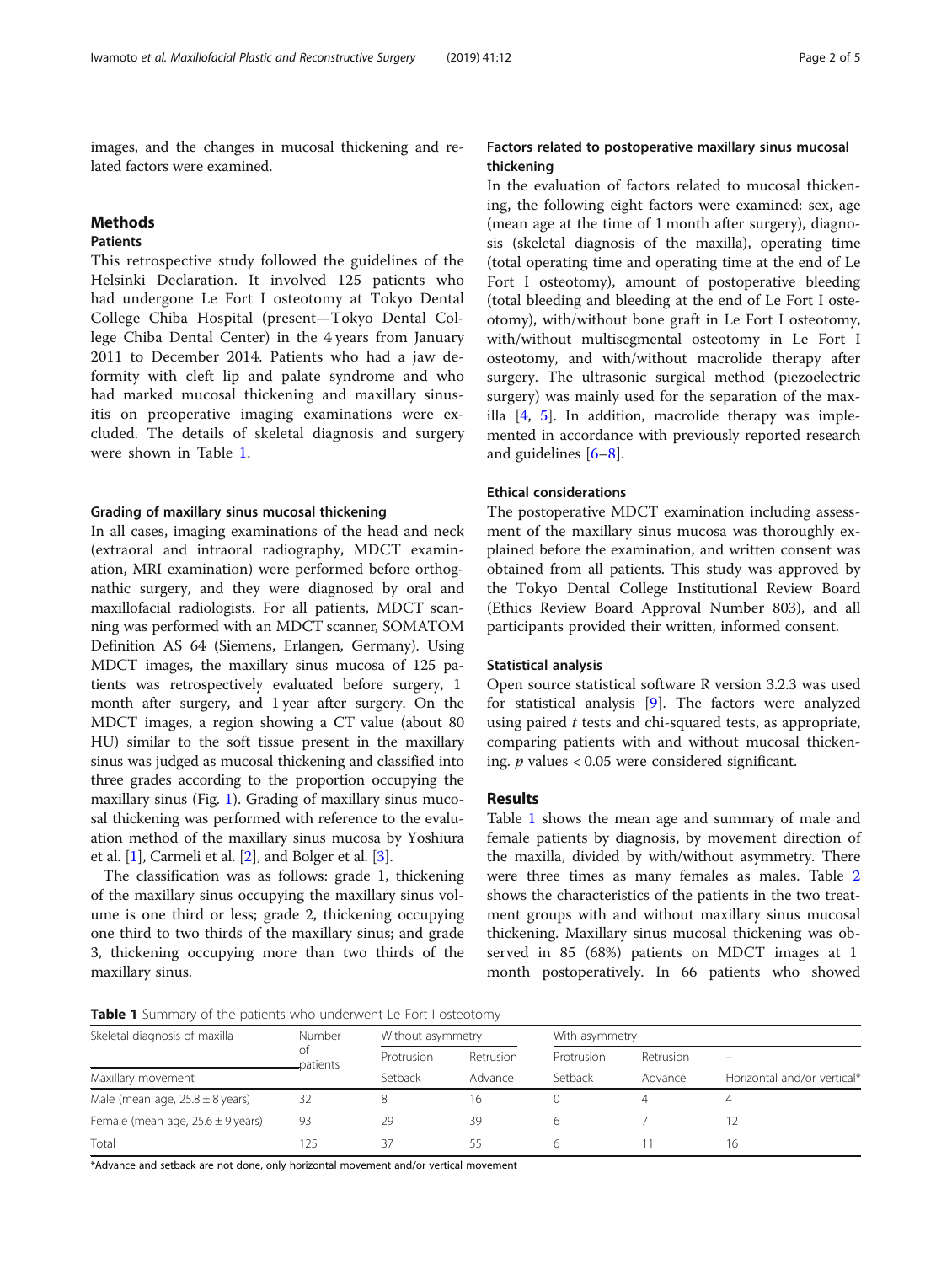<span id="page-2-0"></span>

bilateral mucosal thickening, 92 sinuses were grade 1, 31 were grade 2, and 9 were grade 3. In 19 patients with unilateral mucosal thickening, 14 sinuses were grade 1, 4 were grade 2, and 1 was grade 3 (Table [3](#page-3-0)). Of the 19 patients with unilateral mucosal thickening, 2 were asymmetrical, but no correlations were found between the 2 cases and the movement direction and movement amount of the maxilla. The details of the evaluations of factors related to mucosal thickening and the analysis results are shown in Table [4.](#page-3-0) There was a significant difference in operating time at the end of Le Fort I osteotomy, with/without bone graft, and with/without macrolide therapy.

#### **Discussion**

Since the application of Le Fort I osteotomy to orthognathic surgery in 1927 by Wassmund [\[10](#page-4-0)], improvements were made by many surgeons, and it became a surgical operation that was mostly established by Obwegeser [[11\]](#page-4-0). Today, it is a procedure that is frequently performed due to its diversity of movement directions.

In Le Fort I osteotomy, the bone around the maxillary sinus is separated. Therefore, after surgery, blood accumulates in the sinus, and inflammatory changes (sinus mucosal thickening, edematous swelling) occur. It is also thought that the blood is absorbed with the progress of time, and the thickening of the sinus mucosa also disappears. It is easy to imagine that the risk of onset of maxillary sinusitis will be high if the blood reservoir or thickening of the mucosa persists for a long time. In the past, maxillary sinusitis has occurred, but fortunately, in

the present evaluation period, there were no cases of maxillary sinusitis. Although mucosal thickening was not observed on the MDCT images of Le Fort I osteotomy after 1 year, mucosal thickening was observed in 68% in the first month after operation. Due to the characteristics of surgery, maxillary sinusitis may occur. Many reports on events after Le Fort I osteotomy are mostly related to abnormal fractures and bleeding  $[12-15]$  $[12-15]$  $[12-15]$  $[12-15]$ . However, to the best of our knowledge, there are very few reports on the incidence of maxillary sinusitis after Le Fort I osteotomy. Although Panula et al. [[16\]](#page-4-0) reported it in 6 of 655 patients, Kramer et al. [[17\]](#page-4-0) reported it in 11 of 1000 patients and Chow et al. [[18](#page-4-0)] reported it in 3 of 125 patients; thus, the incidence and factors related to postoperative maxillary sinusitis have not yet been clarified.

In the present results, correlations with mucosal thickening were suggested, and factors that showed a significant difference were the operative time for the maxilla, bone grafts, and macrolide therapy after surgery. In 40 patients, no mucosal thickening was shown. One of the reasons for this may be that there was less blood retention in the maxillary sinus after surgery.

Due to the significant difference in operating time during Le Fort I osteotomy, it was suggested that a safer and faster procedure leads to the prevention of mucosal thickening. We believe that using the ultrasonic surgical method (piezoelectric surgery) and preoperative simulation by patient-specific 3D models made with a 3D printer contribute to safer and faster surgery [[19\]](#page-4-0). Depending on the amount of movement of the maxilla,

Table 2 With/without maxillary sinus mucosal thickening on MDCT images 1 month after surgery

|                                            | Number of patients ( $n = 125$ ) |            |     |
|--------------------------------------------|----------------------------------|------------|-----|
| With maxillary sinus mucosal thickening    | 85                               | Bilateral  | 66  |
|                                            |                                  | Unilateral | 1 Q |
| Without maxillary sinus mucosal thickening | 40                               |            |     |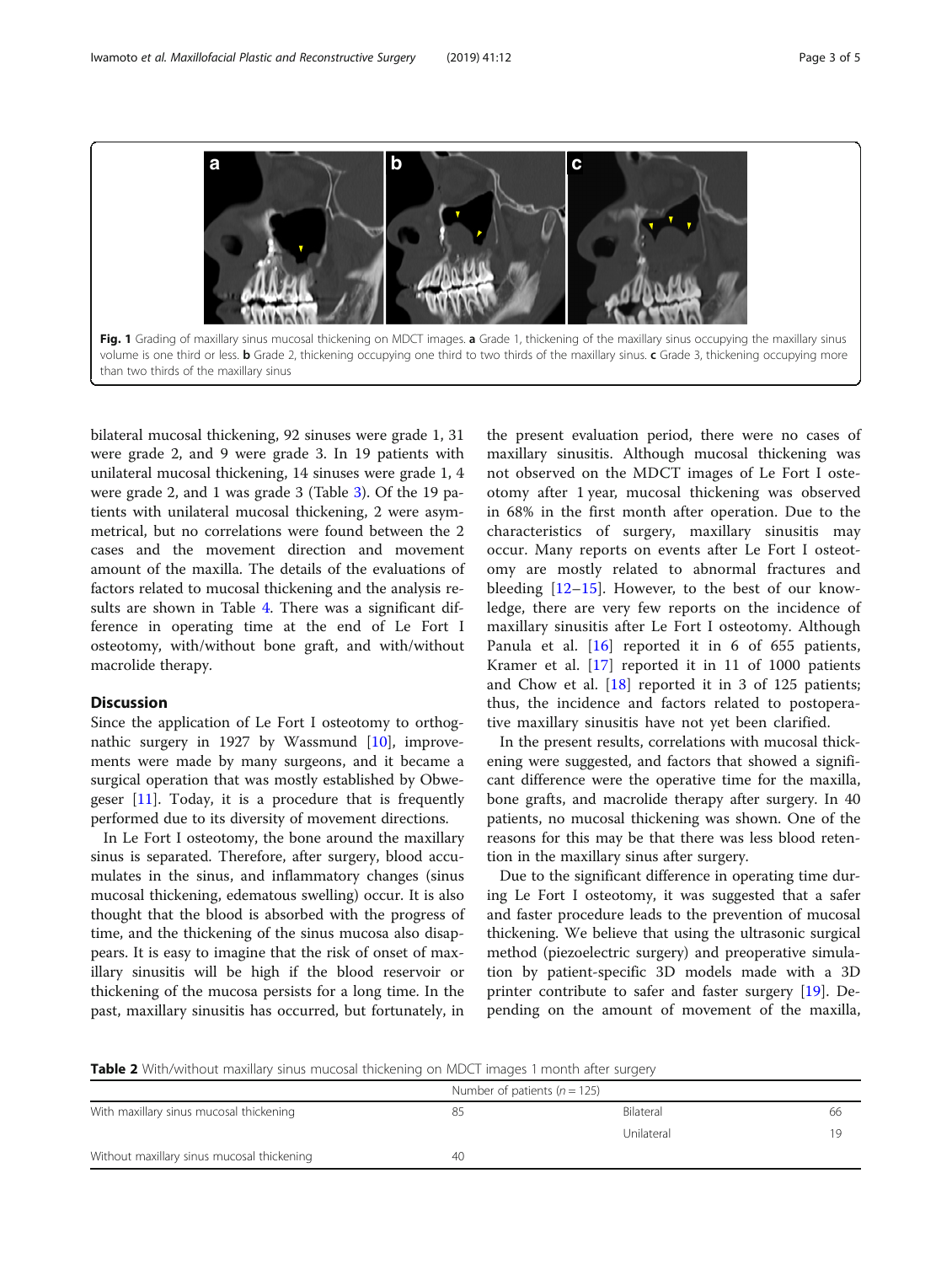|            | Number of maxillary sinuses ( $n = 151$ ) |         |         |  |  |
|------------|-------------------------------------------|---------|---------|--|--|
|            | Grade 1                                   | Grade 2 | Grade 3 |  |  |
| Bilateral  | 92                                        |         |         |  |  |
| Unilateral | 14                                        |         |         |  |  |

<span id="page-3-0"></span>Table 3 Breakdown of maxillary sinus mucosal thickening in 125 patients 1 month after surgery

gaps between the bones may increase. Bone grafting promotes the formation of surrounding bone, and consequently, it was thought to contribute to the reduction of mucosal thickening. Furthermore, the results of this study support the role of postoperative macrolide therapy in reducing mucosal thickening. Opinions are divided on the timing of postoperative MDCT scanning to evaluate the maxillary sinus mucosa. Frequent MDCT scanning for the purpose of observation should not be done, since X-ray exposure should be avoided. Therefore, it is necessary to establish the validity of performing MDCT imaging. Currently, MDCT scanning is performed 1 month after surgery in our practice. Although it aims mainly to evaluate the condition of the bone, it also evaluates inflammatory changes of the maxillary sinus mucosa at the same time. If maxillary sinus mucosal thickening has been prolonged at that time, it is

thought that the risk of infection remains high, and macrolide therapy is continued. Three-dimensional evaluation of the maxillary sinus by MDCT scanning is not performed to track the inflammatory changes of the maxillary sinus mucosa after scanning at 1 month postoperatively. If CT is performed, it is a two-dimensional evaluation such as Waters' view. Therefore, it is difficult to demonstrate the dynamics over time. Therefore, while the period of continuing macrolide therapy is empirical, it is about 1 to 2 months. It is natural to observe the patient's status carefully after surgery. In addition, it was demonstrated that MDCT 1 month after surgery looking for maxillary sinusitis can be helpful for deciding whether to continue postoperative macrolide therapy.

## Conclusions

In observation of maxillary sinus mucosal thickening using preoperative and postoperative MDCT images, shortening of the operative time, bone grafting, and macrolide therapy contributed to the prevention and reduction of mucosal hypertrophy following Le Fort I osteotomy. In addition, the usefulness of MDCT 1 month after surgery for determining whether to continue macrolide therapy was shown.

Table 4 Details of the evaluation of factors affecting mucosal thickening and the analysis results at 1 month after surgery

|    |                                                          |                                                         | With mucosal<br>thickening $(n = 85)$ | Without mucosal<br>thickening $(n = 40)$ | $p$ value |
|----|----------------------------------------------------------|---------------------------------------------------------|---------------------------------------|------------------------------------------|-----------|
| 1) | Sex                                                      | Male                                                    | 21                                    | 11                                       | 0.738     |
|    |                                                          | Female                                                  | 64                                    | 29                                       |           |
| 2) | Mean age at the time of 1 month<br>after surgery (years) |                                                         | $24.9 \pm 7.9$                        | $27.1 \pm 9.8$                           | 0.193     |
| 3) | Skeletal diagnosis of maxilla                            | Protrusion                                              | 27                                    | 10                                       | 0.323     |
|    |                                                          | Retrusion                                               | 40                                    | 15                                       |           |
|    |                                                          | Protrusion with asymmetry                               | 3                                     | 3                                        |           |
|    |                                                          | Retrusion with asymmetry                                | 5                                     | 6                                        |           |
|    |                                                          | Asymmetry                                               | 10                                    | 6                                        |           |
| 4) | Operating time (min)                                     | Total operating time                                    | $375.3 \pm 76.7$                      | $368.2 \pm 80.7$                         | 0.638     |
|    |                                                          | At the end of Le Fort I osteotomy                       | $142.7 \pm 47.4$                      | $117.5 \pm 50.1$                         | $0.008*$  |
| 5) | Bleeding (mL)                                            | Amount of postoperative bleeding                        | $310.4 \pm 214.5$                     | $297.8 \pm 229.0$                        | 0.765     |
|    |                                                          | Amount of bleeding at the end of<br>Le Fort I osteotomy | $130.3 \pm 112.3$                     | $124.3 \pm 125.2$                        | 0.790     |
| 6) | Bone graft                                               | With bone graft                                         | 29                                    | 22                                       | $0.027*$  |
|    |                                                          | Without bone graft                                      | 56                                    | 18                                       |           |
| 7) | Type of osteotomy                                        | One-piece Le Fort I osteotomy                           | 69                                    | 36                                       | 0.209     |
|    |                                                          | Multisegment Le Fort I osteotomy                        | 16                                    | 4                                        |           |
| 8) | Macrolide therapy                                        | With macrolide therapy                                  | 19                                    | 3                                        | $0.031*$  |
|    |                                                          | Without macrolide therapy                               | 66                                    | 37                                       |           |

 $p^*$  < 0.05 (paired t tests and chi-squared tests)